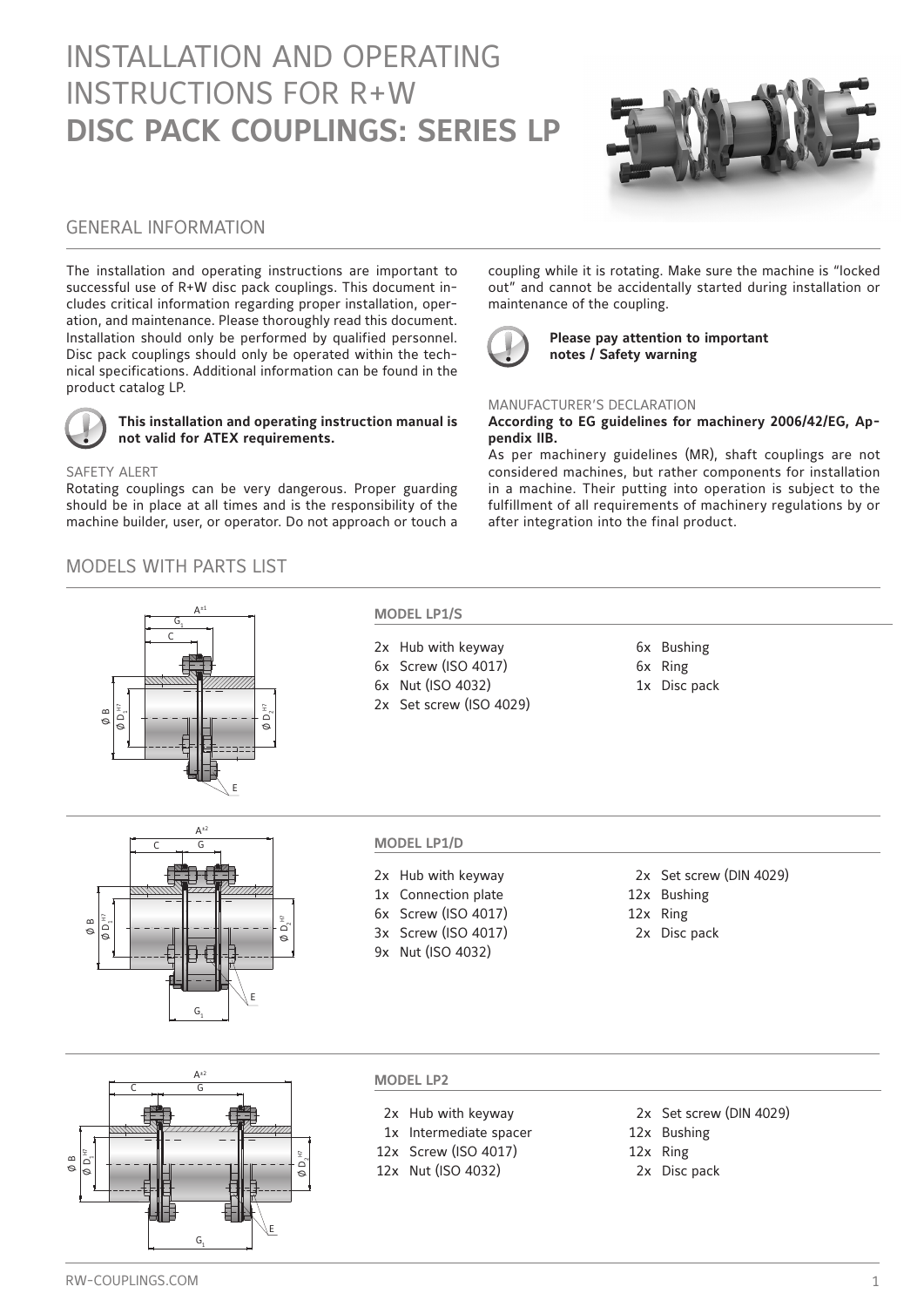# MODELS WITH PARTS LIST



 $A^{\pm 2}$  $C \t G$  H

# **MODEL LP4/S**

- 2x Conical clamping hub 12x Screw (ISO 4017)
- 2x Clamping ring 6x Bushing
- 6x Screw (ISO 4017) 6x Ring
- 6x Nut (ISO 4032) 1x Disc pack
- 
- 
- -

## **MODEL LP4/D**

- 2x Conical clamping hub 9x Nut (ISO 4032)
- 
- 1x Connection plate 12x Bushing
- 6x Screw (ISO 4017) 12x Ring
- 3x Screw (ISO 4017)
- 
- 2x Clamping ring 12x Screw (ISO 4017)
	-
	-
	- 2x Disc pack



 $\mathsf{G}^{\sharp}$ 

 $\emptyset$  D, $^{\text{\tiny H7}}$ 

E

 $\overline{D}$ 

Ø B

### **MODEL LP3**

- 2x Conical clamping hub 12x Screw (ISO 4017)
- 2x Clamping ring 12x Bushing
- 1x Intermediate spacer 12x Ring
- 12x Screw (ISO 4017) 2x Disc pack
- 12x Nut (ISO 4032)
- 
- 
- 
- 



### **MODEL LP5/S**

- 2x Clamping hub 6x Bushing
- 6x Screw (ISO 4017) 6x Ring
- 4x Screw (ISO 4762) 1x Disc pack

- 
- 



### **MODEL LP5/D**

- 1x Connection plate 12x Bushing
- 6x Screw (ISO 4017) 12x Ring
- 
- 3x Nut (ISO 4032)
- 2x Clamping hub 4x Screw (ISO 4762)
	-
	-
- 3x Screw (ISO 4017) 2x Disc pack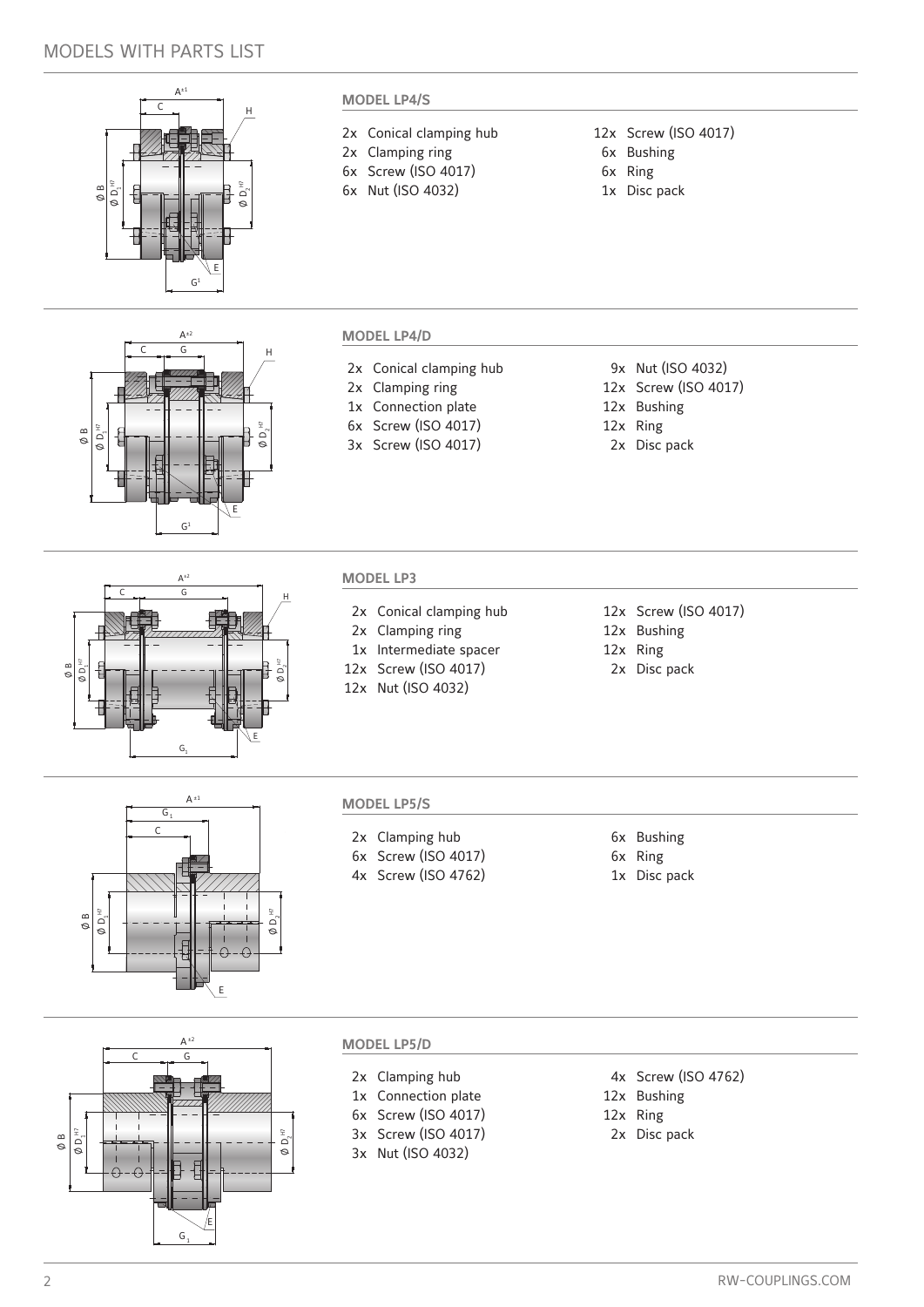# MODELS WITH PARTS LIST



# FUNCTION

R+W disc pack couplings are supplied pre-assembled. On request the couplings can also be delivered unassembled. Their purpose is to compensate for shaft misalignment (axial / lateral / angular) while transmitting rotary power. R+W disc pack couplings transmit torque across the disc pack assemblies purely by friction, thus avoiding stress concentration, backlash, and micro-movements resulting from transmitting torque across the bolts (Grade 12.9). This aids in making the complete coupling assembly more torsionally stiff.

# MOUNTING PREPARATION

The disc packs must not be flexed beyond their catalog rated misalignment values prior to or during installation or removal. Avoid any excessive force while mounting the coupling. All mounting surfaces including shafts, keys, bores, and keyways must be clean and free of burrs, nicks and dents. Inspect shaft diameters, coupling bore diameters, key, and keyway dimensions and tolerances. R+W disc pack coupling bores are machined to ISO tolerance H7. Clearances between shaft and

hub should be 0.01 - 0.05 mm. A light coating of machine oil is recommended to ease the mounting process and will not affect the clamping force of the hub.



### **Caution!**

Do not use sliding grease or other oils and greases with molybdenum disulfide or other high pressure additives.

# MAX. TRANSMITTABLE TORQUE/MISALIGNMENT VALUES

| <b>SIZE</b>   |          |                                         | 300   | 500   | 700   | 1100  | 1600           | 2600  | 4000  | 6000   | 8000   | 15000  |
|---------------|----------|-----------------------------------------|-------|-------|-------|-------|----------------|-------|-------|--------|--------|--------|
| Rated torque  | (Nm)     | $\mathbf$<br>$\mathsf{I}_{\mathsf{KN}}$ | 350   | 500   | 700   | 1,100 | 1,600          | 2,600 | 4,000 | 6,000  | 8,000  | 15,000 |
| Max. torque   | (Nm)     | $\mathbf{\tau}$<br>$\mathsf{K}$         | 700   | 1,000 | 1,400 | 2,200 | 3,200          | 5,200 | 8,000 | 12,000 | 16,000 | 30,000 |
| axial $\pm$   | (mm)     |                                         | и     |       | 1.5   | 1.5   | $\overline{2}$ |       | 2.5   | 2.5    | 2.5    | 3      |
| lateral $\pm$ | (mm)     |                                         | 0.2   | 0.2   | 0.3   | 0.3   | 0.4            | 0.4   | 0.5   | 0.5    | 0.6    | 0.7    |
| angular $\pm$ | (°)      |                                         | 1.4   | 1.4   | 1.4   | 1.4   | 1.4            | 1.4   | 1.4   | 1.4    | 1.4    | 1.4    |
| Speed         | (1/min.) |                                         | 5,800 | 5,300 | 4.500 | 4,300 | 3,800          | 3,400 | 2,900 | 2,700  | 2,400  | 1,900  |



**Caution!** The maximum torque value must not be exceeded. The maximum misalignment of the disc pack coupling must not exceed a total of 100%.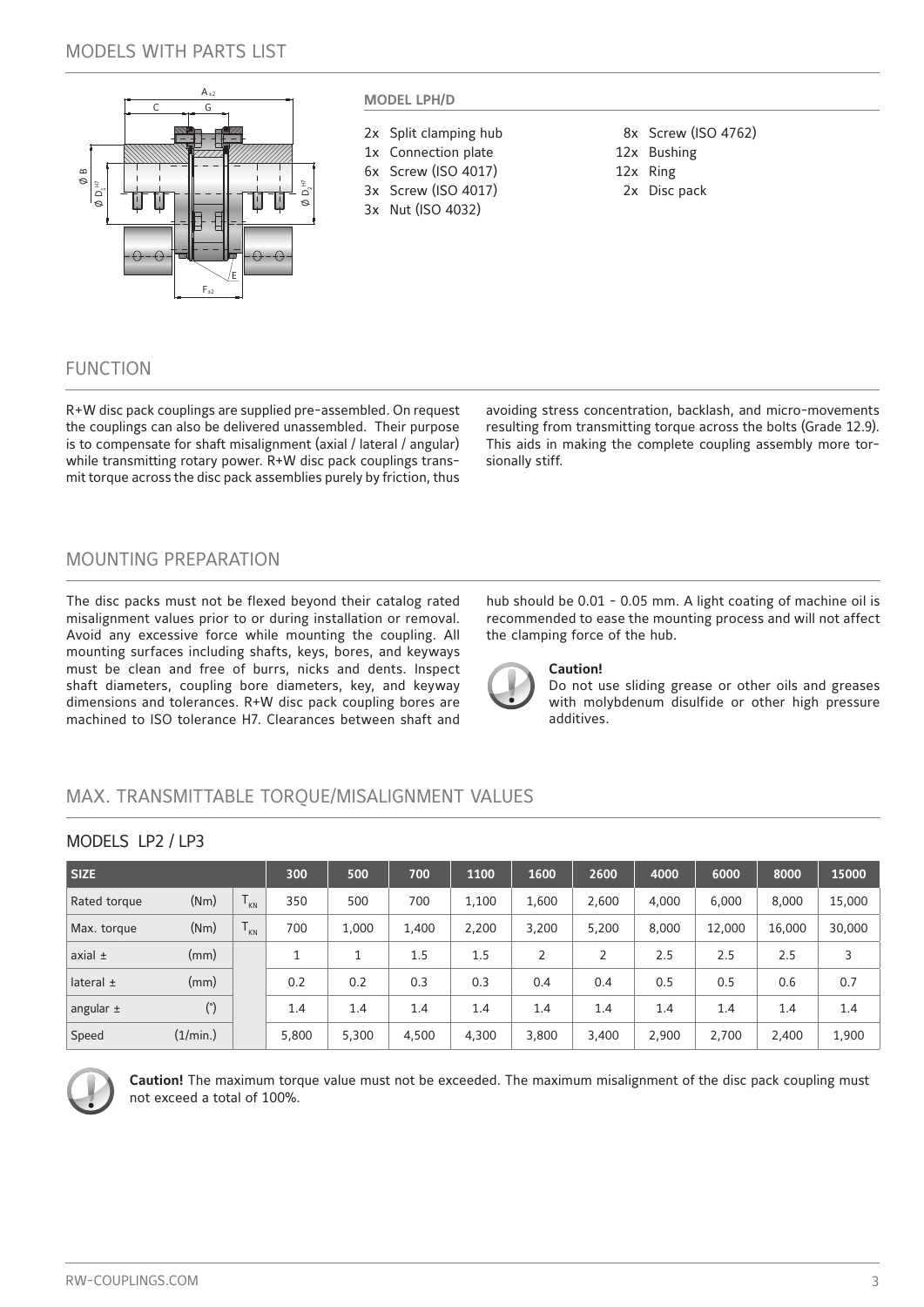

Prior to installation, the shaft misalignment must be measured. Each type of misalignment (axial / lateral / angular) must be calculated and checked against this chart.

### **Example LP 700:**

| Axial misalignment:   | $0.30$ mm -> 20%   |          |
|-----------------------|--------------------|----------|
| Lateral misalignment: | $0.40$ mm $ >$ 40% |          |
| Angular misalignment: | $0.40^{\circ}$     | $-2$ 40% |

Total misalignment = 20% + 40% + 40% = 100%

Result: The calculated present misalignment values can be compensated for by the coupling. The LP disc pack coupling can be installed.

 $\Delta$  Ktotal =  $\Delta$  Kr +  $\Delta$  Kw +  $\Delta$  Ka ≤ 100%

# ASSEMBLY OF THE DISC PACK

If the R+W disc pack coupling is delivered unassembled, the following steps must be taken to ensure proper assembly. Delivery consists of 2 drive hubs, 1 or 2 disc pack sets, 6 or



- The connecting shafts and bores must be clean and free of nicks, burrs and dents. Clean the contact surfaces of the drive hubs, disc pack sets, assembly screws and nuts.
- Slide the drive hubs onto their respective shafts. For easier installation, the drive hubs can be heated to 80 C.
- Insert the disc packs, including any spacers, as well as the bolt and nuts, and tighten until the disc pack bushings are seated in their pockets.

12 assembly screws and nuts, and possibly an intermediate spacer.



- In a circular pattern (not crosswise) apply the bolt tightening torque in steps (30% / 60% / 100%).
- **G** Tighten the drive hub screws.